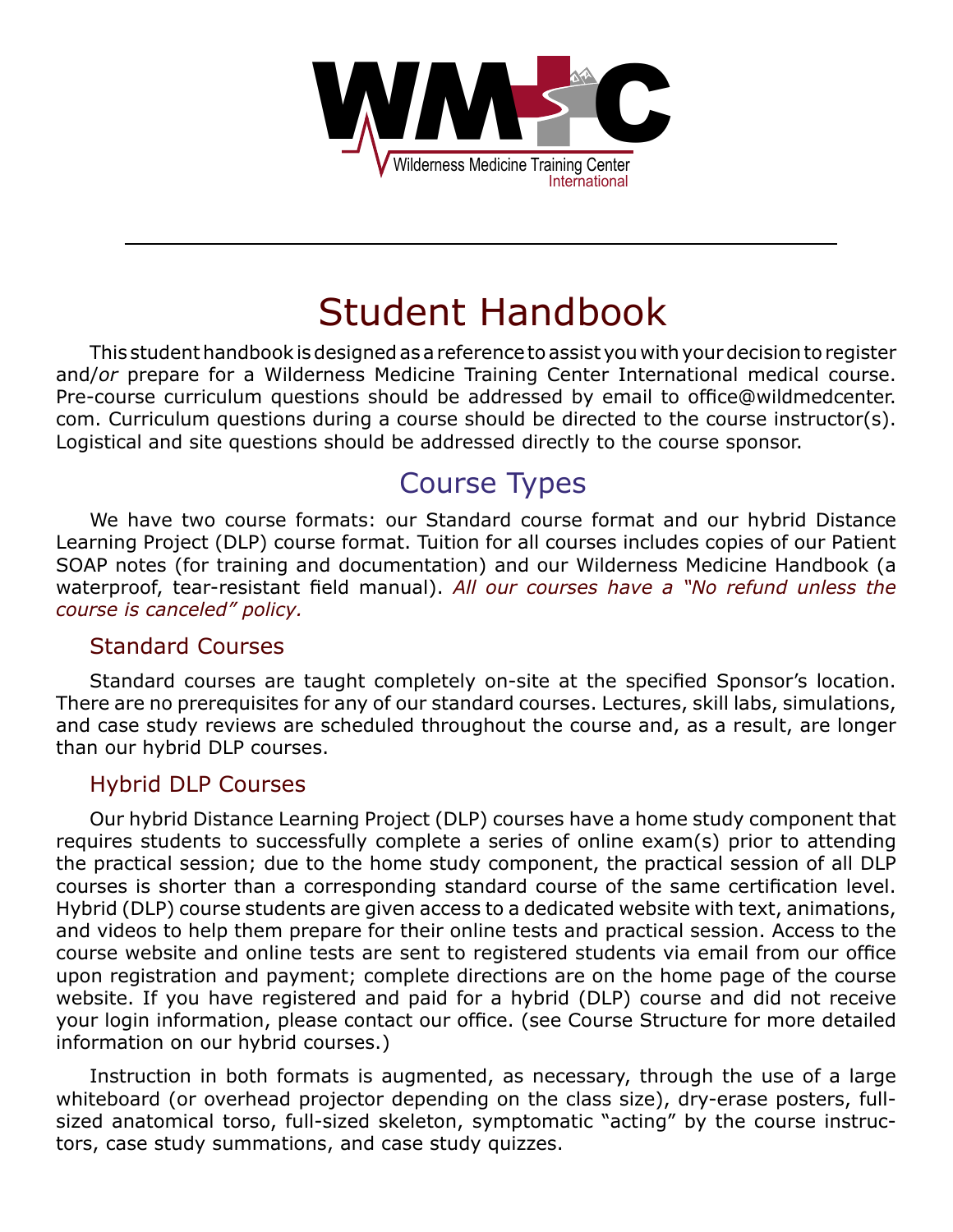# What to Bring

Please bring the following supplies and equipment to your course; note that the course sponsor may ask you to bring additional supplies.

- A watch or smartphone capable of measuring seconds (for taking patient vital signs during simulations)
- Cuttable simulation clothing: 2 T-shirts, 2 long-sleeved shirts, 2 pair of long pants, and a pair of heavy socks (DO NOT short this list! ALL the listed clothing IS REQUIRED for effective practice during simulations and labs. Clothing can usually be purchased cheaply through Goodwill, Salvation Army, local thrift store, church, yard sale or secondhand stores. Ask clerk for rejects and throw-aways)
- Water shoes (to protect feet during water simulations and skill labs)
- Notebook or paper (for taking notes)
- Colored pens or pencils (your instructors will use different colored markers during lectures, case study reviews, and discussions to help organize the material on a white board or SOAP poster; some students find it EXTREMELY helpful to do the same in their notes)
- Two pencils and a pocket sharpener (for writing in the rain on weatherproof patient SOAP notes during simulations)
- Old clothing (to wear during skill labs; you WILL get dirty and may NOT want to wear your expensive outdoor gear)
- A small backpack (to wear during simulations)
- Insect repellent (DEET/Picaridin) and spray insecticide (Permethrin)
- A wide-mouth water bottle (for use during simulations and some labs)
- A headlamp (for night simulations; this is especially important during late fall and winter courses)

### Registration

You will have two forms to complete prior to or during registration. Please print clearly. Your name and course information will be entered into our database; your contact information is used only if we need to reach you. If you are registered for a hybrid DLP course, your name and email will be used to set up your user account with test.com; it is vital that both are accurate and readable. Information is kept on file for three years.

1. Course Registration Form: Print your full name as you would like it to appear on your certification card. Use an address and phone number that are likely to remain the same for the next three years (the duration of your certification). Use an email address that you check on a regular basis and make sure to "allow" attachments from wildmedcenter.com, the sponsor, and test.com (if you are taking a hybrid course).

2. Agreement of Responsibility Form: This is the WMTC Release Form and must be read and signed by you. Only those students who have read and signed the form may participate in WMTC course. You should receive a copy of the release form when you register for your course, by email shortly thereafter, and/or at the start of your course or practical session.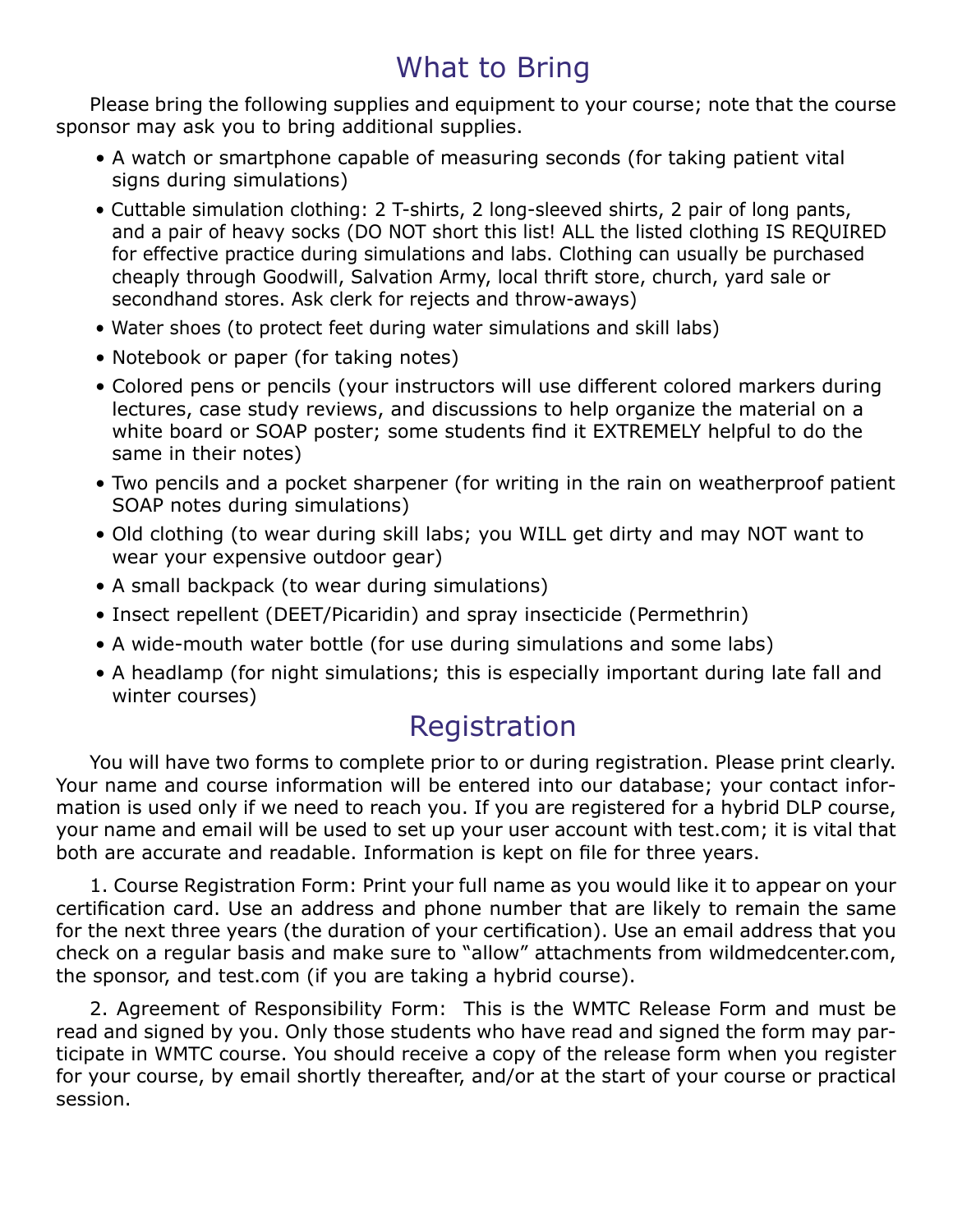# Site & Sponsor Information

The course sponsor and/or site host will have information and guidelines they would like you to follow during the course. If these are not included in your pre-course packet or readily available upon arrival at the course site, please ask the course sponsor. In most cases you and your fellow students will be responsible for keeping the classroom clean and neat during your course. Please cooperate with everyone and your course will be MUCH more pleasurable.

### Course Materials

Make sure you have all the required materials for your course. While not included in the cost of your course, all students who own a smartphone or tablet are encouraged to purchase a digital handbook (app) from our webstore. The digital handbook contains significantly more information than the print handbook and includes free updates for life.

Standard course students will receive all their course materials on Day 1 of their course.

Most Hybrid Distance Learning Project (DLP) course students will receive their materials, including login to their online tests within a week of registering and paying for their course. Remember hybrid (DLP) students MUST complete their online tests prior to the start of the practical session to be admitted. It's an excellent idea to register as early as possible for a DLP course to ensure adequate time to complete the home study section and exams.

Below is a list of materials included in your course tuition.

- A course syllabus (all courses) is part of the registration process. It is a general guideline only and subject to change based on student needs during the course. *As you make your travel plans etc., please keep in mind that you must be present and engaged during the entire course in order to be eligible for certification; if for*  any reason what-so-ever you miss a portion of the course, you will not receive a full *3-year certification. Depending on the time and content of the missed session(s) and your demonstrated skill level, your instructor may award you a shorter or lower level certification, or no certification. Plan accordingly. We cannot be and are not responsible for you missing part of a course.*
- Access to the course website (DLP/hybrid course students ONLY). Either the course sponsor or the WMTC office will send you the specific site URL and its password. Directions on how to prepare for the tests and practical session are on the home page of each website.
- Access to online testing (DLP/hybrid course students ONLY). You should receive login information to your online tests shortly after registering and paying for your course. It is vitally important that you confirm your access information as soon as your receive it and begin the testing process weeks before the start of your practical session to ensure adequate time to complete the online exams on time.
- Wilderness Medicine Handbook (all courses). As soon as you receive your new handbook, put your name on the cover in an obvious place using a permanent marker.
- Patient SOAP Notes (all courses). Paper SOAP notes are used for case study homework and during dry simulations; weatherproof SOAP notes are used during wet simulations.

Contact the course sponsor and the WMTC office if you registered for a DLP/hybrid course and do not receive access to the course website, your online tests, and a handbook.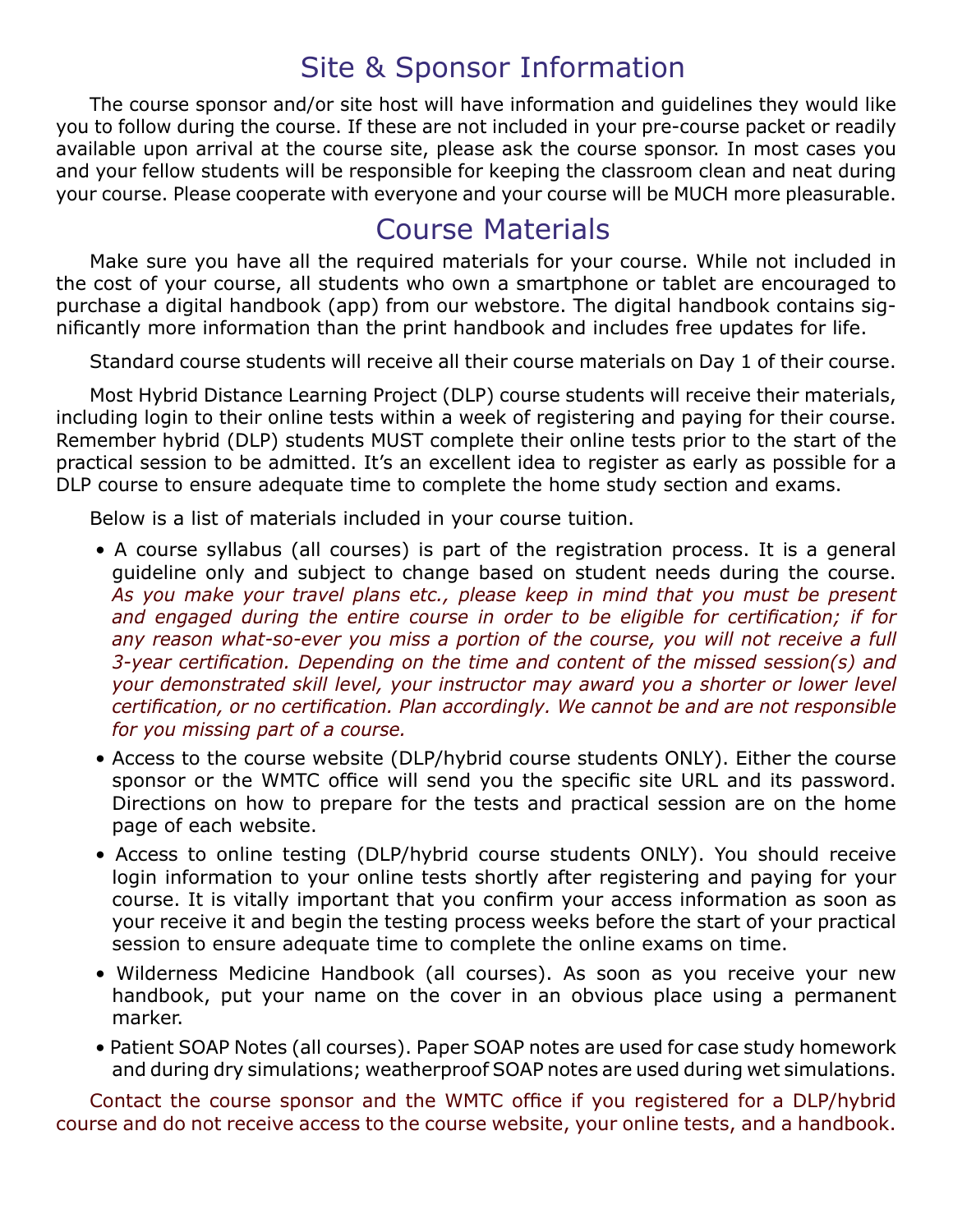### First Aid Supplies

Supplies will be provided for each lab unless otherwise noted in the pre-course literature. You are responsible for returning course equipment in good condition and you are responsible for loss or damage beyond general wear and tear.

# Goals & Responsibilities

All WMTC courses are intense learning experiences. Both you and your instructors should share the following goals:

- Mastery of material
- Focused and fun
- Shared time management

In order to reach these goals everyone will need to work together. Because of the block nature of most WMTC medical courses, there will be limited "free" time. Please come wellrested and having completed all the pre-course assignments.

Understanding your role as a student and the role of your instructors will help put your course into perspective and help you to take an active role in learning the course material.

#### Instructor Responsibilities:

- Present the lecture material clearly.
- Give clear demonstrations.
- Design and manage effective PAS exercises and video simulations.
- Assist students as necessary outside of class as time permits without losing personal balance. Some instructors will elect to schedule one-on-one time, others will schedule optional "Question & Answer" sessions for the entire class. Remember that your instructors are responsible for presenting material to the entire class and have personal needs of their own. Please be sensitive to their needs.
- Be open to feedback.
- Shared time management. Course instructors are NOT "time" police. Please come a few minutes early to every presentation.

#### Student Responsibilities:

- BE ON TIME (students may choose time police from the class; if used "police" should rotate on a regular basis and include all students). If you are consistently late to class, you may not be eligible for certification and in some instances may be asked to leave the class.
- Ask effective questions (more on this later).
- Do all the assigned homework.
- Practice all practical skills to mastery.
- Attend ALL sessions; complete attendance and focus is required to pass the course. *You must be present and engaged the entire course in order to be eligible for certification; if for any reason what-so-ever you miss a portion of the course, you will not receive a full 3-year certification. Depending on the time and content of the missed portion(s) and your demonstrated skill level, your instructor may award you a shorter or lower level certification.*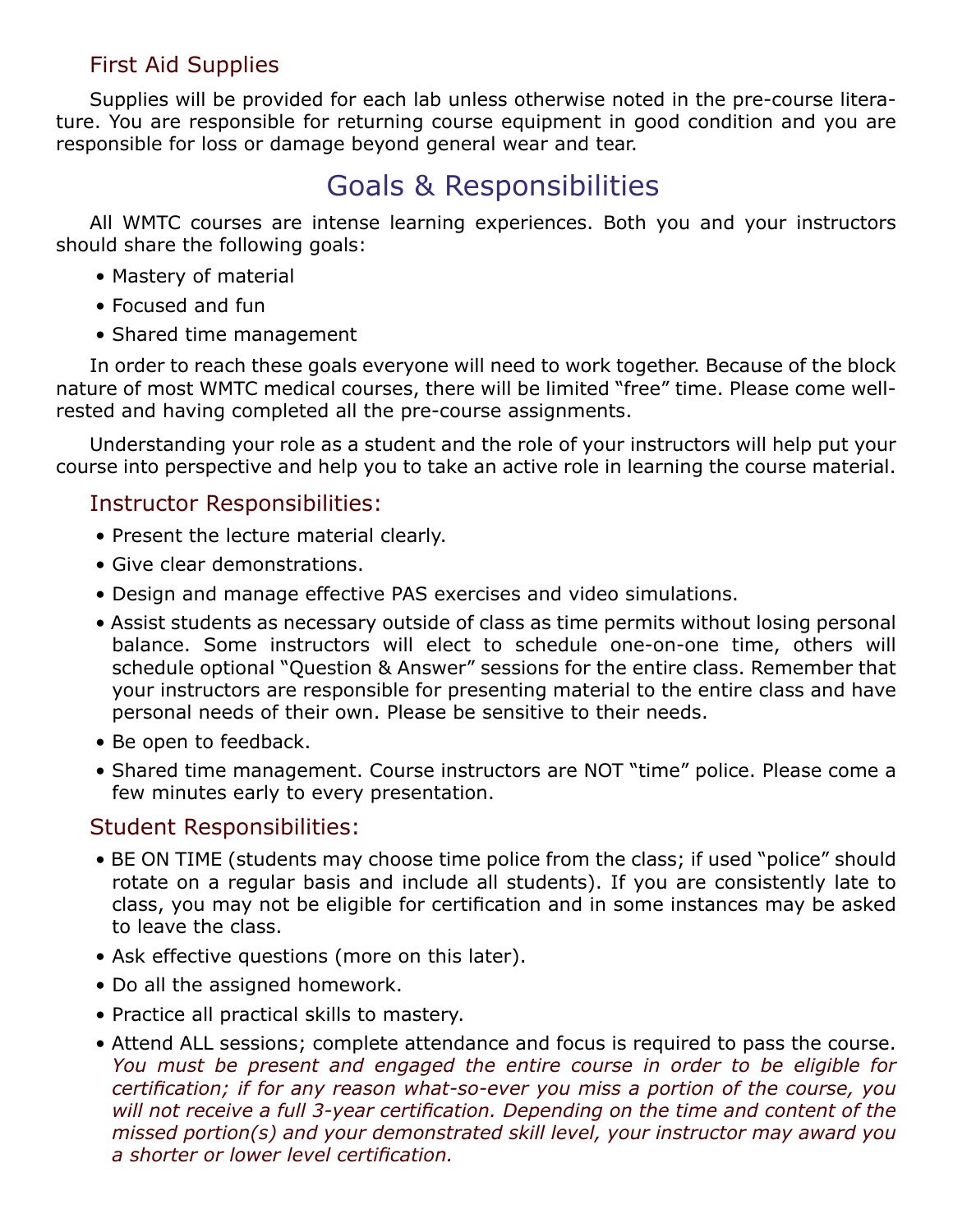- Bring the required material to each session.
- Be open to instructor feedback.
- Take responsibility for your learning. Ask for assistance if you need it; it is unrealistic to rely on your instructors to recognize and provide for all your needs during the course.

### **Ouestions**

You will likely have a number of questions en route to mastery of the course material. Questions are a double-edged sword. Clear, well-timed questions usually benefit everyone. Poorly thought out or poorly timed questions often confuse the issue further while taking valuable class time. The following information will hopefully give you some insight and prepare you to ask effective questions. IT IS NOT NECESSARY TO REMEMBER ALL THE INFOR-MATION PRESENTED IN THE COURSE. In fact, this is impossible. It is vital for your sanity to realize that the important information is repeated again and again as the course progresses. First in lecture (Standard courses) or via home study and online testing (DLP courses), again in skills sessions, then again in homework and quizzes, and finally in multiple simulations. While it may not be important to remember all the details of a topic it IS important to understand the concepts behind each topic as your instructor is speaking.

### Hints for Asking Effective Questions:

- Thoroughly study the material prior to the start of your course or practical session. The evening prior to a lecture, skills lab, or simulation write down any questions you may have from your study and listen closely for the answers during next day's presentation.
- PLEASE DO NOT verbally interrupt an instructor as they are speaking; wait until you are called upon. In most cases, your instructor will pause numerous times during each lecture, demo, or review and ask for questions. Interrupting your instructor while they are speaking may throw off their thought process and detract from the presentation or demo.
- Write important questions down to make sure they get answered. If they do not get answered during a presentation, raise them at the end. As a last resort, talk to your instructor privately outside of class.
- Hold all questions about topics that will be covered later. All the topics in the syllabus take more than a few minutes to present clearly. The order or progression of topics within each course have been given careful attention. Refer to the syllabus and avoid asking questions about topics that will be covered later. Relax and let the class unfold.
- PLEASE DO NOT ASK questions you think you know the answer to.
- Outside of class use class members and reference material to answer your own questions before asking an instructor.
- If you don't understand the basic concepts of what your instructor just said AND if your question is crucial to your immediate understanding, please raise your hand and ask a clarifying question. An effective clarifying question should resolve your problem.
- PLEASE DO NOT ASK questions where you change the mechanism of injury or illness (MOI) or specific questions about how to evacuate a patient. These questions usually begin with the words "What If". Questions where you need to change the MOI to understand the topic usually conceal a clarifying question. Rethink and rephrase before asking this type of question. Specific evacuation questions are scene specific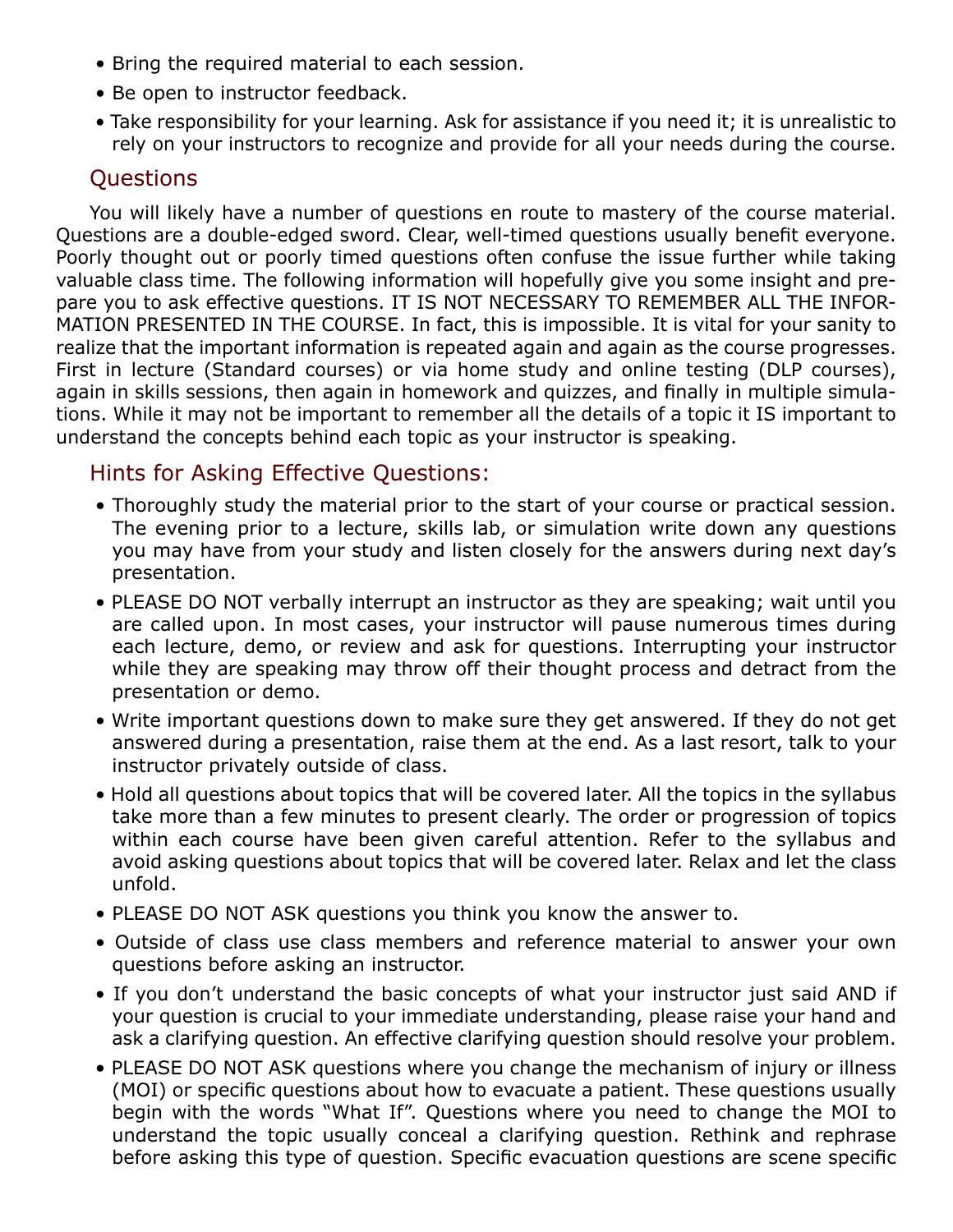and can only be answered in context. Instead, focus on the understanding the medical window and how that relates to the problem and its treatment. Focus on when to evacuate and the evacuation window rather than how to evacuate. If you ask a "What If" question, your instructor may choose not to answer it, may ask you to rephrase it as a clarifying question, or they may attempt to guess and answer the clarifying question that may or may not lie beneath your "What If" question. Needless-to-say, guessing the underlying clarifying question that addresses your confusion is a hit-ormiss proposition and many instructors will choose not to guess.

- PLEASE DO NOT PRESS FOR IN-CLASS ANSWERS about problems that rarely occur in a field setting. These types of problems are often referred to as medical zebras because it is rare to find zebras outside of a zoo; if you hear hoofbeats in the field it's usually a horse. While it is important to be aware of what problems are zebras, it's not worth class time to focus on them. If you ask a zebra question, your instructor will let you know that it is a zebra question and probably refer you to additional resources outside class (books, web, video, other courses, etc.).
- PLEASE DO NOT CONFRONT AN INSTRUCTOR DURING CLASS as this is usually detrimental to everyone concerned. If you have a problem with something an instructor has said please address it outside of class. Information taught in WMTC courses is based on practice guidelines published by the Wilderness Medical Society, the National Association of Emergency Medical System Physicians (NAEMSP), the American Heart Association (AHA), and the Wilderness Medicine Education Collaborative (WMEC). These "Sacred Cow" questions often indicate resistance to course information usually due to miss-education or a different frame of reference. Try to understand the answer based on the pathophysiology of the problem.
- PLEASE DO NOT take it personally if an instructor asks you to hold a question until later. DO remember to write your question down and schedule a time to talk with your instructor.
- Most large classes (30+) are subdivided into smaller practical groups. Many of your questions will be better suited and easier to address in your practical group.

### Course Structure

The purpose of formal lecture during standard courses and our hybrid (DLP) website presentations is to provide the basic anatomy, physiology, and pathophysiology necessary for you to understand how to evaluate, assess, and treat your patients.

Instructors in both course formats—standard and hybrid—commonly use stories to illustrate specific points especially when discussing a difficult topic. Please tell YOUR stories during a break or meal (NOT during class). If you think you have a valuable story for the whole class, please run it by your instructors. If they think it is valuable, they may ask you to present it to the entire class.

#### Standard Course Lectures

The outline for each topic is based on the Wilderness Medicine Handbook. Keep your handbook open and refer to it during every presentation. Ask questions on material that is not addressed. Each problem-based presentation begins with a brief review of MOI and the normal anatomy and physiology. From there the presentation progresses to problems and their associated pathophysiology. Signs, symptoms, and treatment emerge naturally from understanding the pathophysiology. Each change in MOI is introduced by the thought process used to evaluate it (Trauma, Environmental, or Medical). The format for each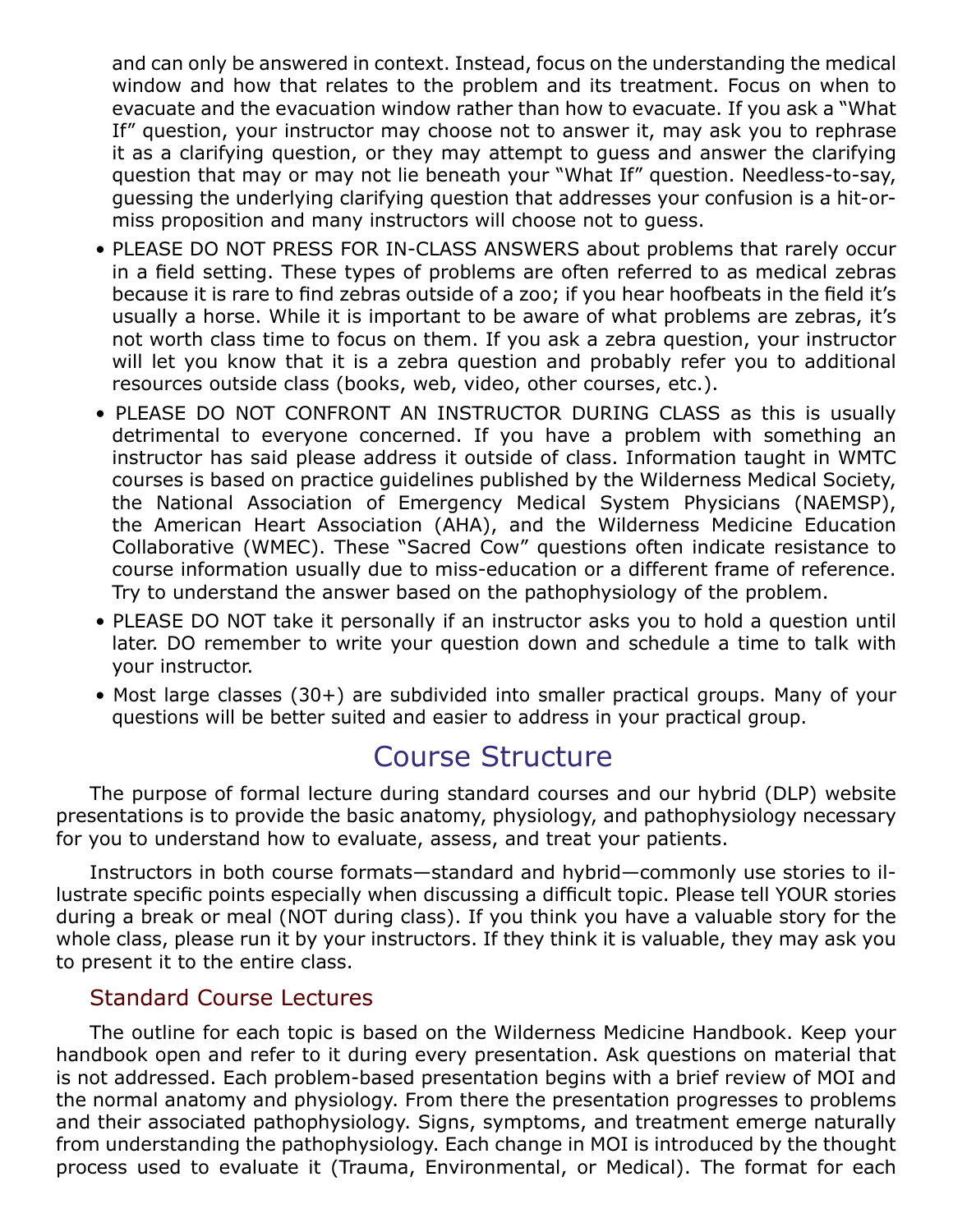presentation leads you through the thought process again and again. This same thought process is used in the same manner during all simulation debriefs.

Your instructors may use animated movies, whiteboards, a full-sized skeleton and anatomical torso, and acting to help explain individual topics. Position yourself to see the material clearly. If your instructor writes something on a whiteboard it is because they believe it is important. If it's not in your handbook, you may wish to make separate notes. Remember to bring all your books to class, including a notebook.

Remember: you don't need to understand minute details when listening to or viewing a presentation. Focus on understanding the concepts. You will get lots of practice and review through homework, quizzes, and simulations.

#### Hybrid DLP Course Website & Tests

Hybrid course websites address the lecture material covered in a standard course through text, animations, and videos; it is essentially an online textbook. Because there is no direct instructor interaction during the home study portion of the course (unless you fail an application test three times), the sites include case studies (and follow-up discussion) to check your understanding prior to taking the online tests. *Keep in mind that the online tests are both an educational tool as well as an evaluative tool. As such, they are challenging and few students pass on their first attempt.* There are two types of online tests: *Content* & *Application* tests and you can review tests you have already taken at any time.

Content tests are essentially a practice test; they easier than the Application tests and may only be taken once. You will receive answers to the Content test questions immediately after submitting them, and while the test is scored, the score doesn't count. That said, your score will give you an idea of how well you understand the material.

The Application test questions are all scenario-based and you need to score  $\geq 80\%$  to pass. You will be able to study for, take, and retake each Application test multiple times. That said, there is a limit to the number of times you may retake a given test. If you reach the test limit, please contact the WMTC office where one of our senior instructors will review your last test, send you detailed written feedback via email, and give you one final opportunity to take that test. You will have the opportunity to review your feedback and ask the instructor questions before taking the test again. If you fail the same Application test again, you may not continue with the course, attend the practical session, or receive a refund for the course; it's important that you know this. Keep in mind that historically 99.9% of the students who failed an Application test, received instructor feedback, and go on to take that test again, have passed that test. Roughly 1-2% of the students who register and pay for a hybrid (DLP) course do not attend the practical session because they: 1) encounter a family or personal emergency, or 2) run out of time and do not complete the online tests prior to the start of the practical session; voluntary procrastination is the primary reason they run out of time with overcommitment a distant second. While we provide a time range for the home study portion of each course, it is a rough estimate: You may require more or less time. To that end, it's important that you plan and schedule more time than the high end of the estimate to help ensure you can complete the home study portion and attend the practical session. If you have questions regarding our hybrid courses, please contact the WMTC office to discuss your concerns *before* you register for a coruse. *Remember, once you register for a course, there are no refunds unless the course is canceled.*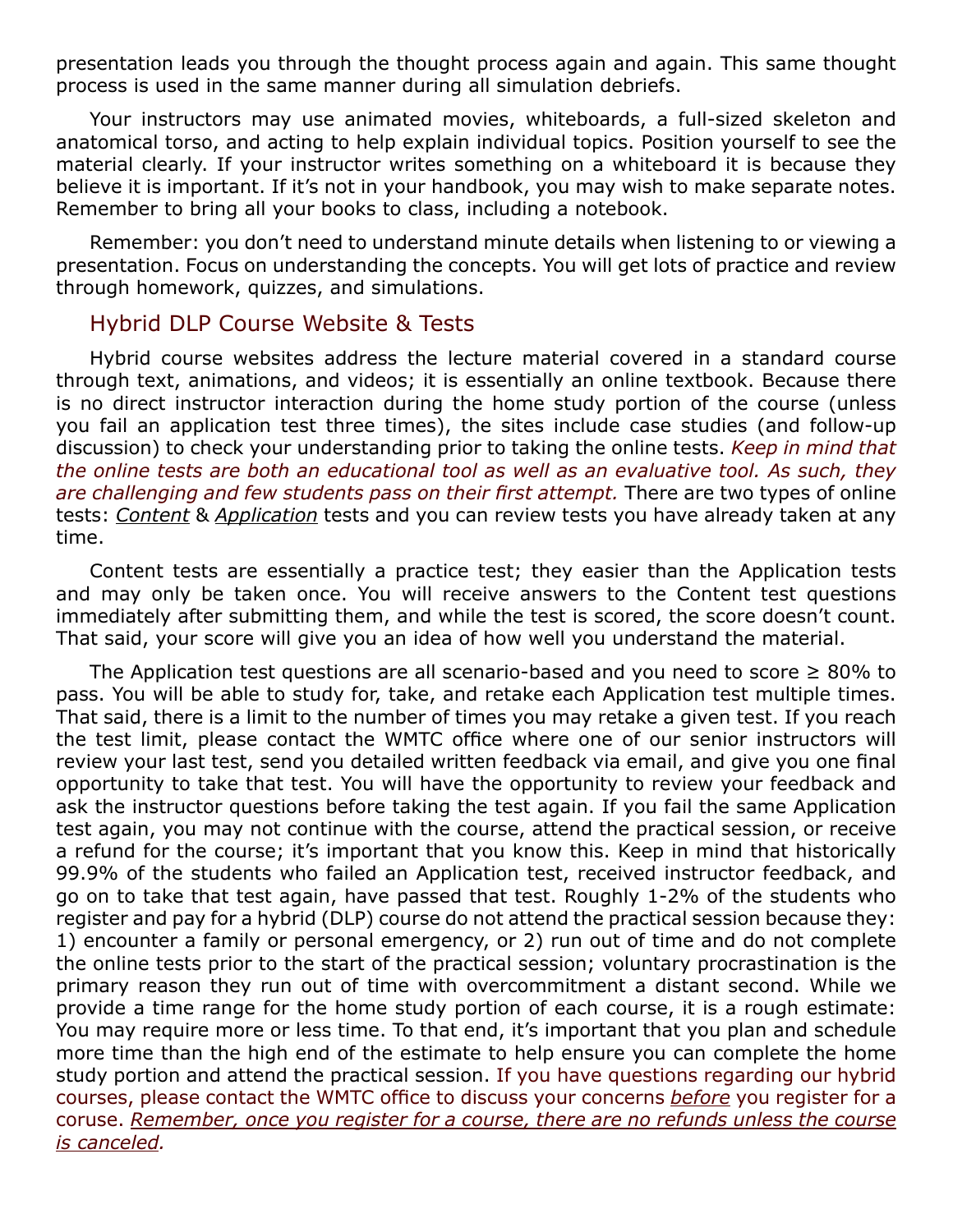#### Skills Labs

Like lectures, Skills Labs are a prerequisite for Simulations. Focus your questions on the skills being taught NOT detailed technical information. You should strive for a high level of mastery of all the skills prior to using them during simulations. There will NOT be enough time during the lab for this to happen. You must practice on your own time to master each skill. Skills practice should take priority over case studies and reading during the evenings.

#### **Simulations**

Simulations are where you will learn the most and where everything comes together... or falls apart. There is value in both. You will make mistakes during simulations. Mistakes are part of the learning process. Your goal is to learn from your mistakes (and the mistakes of your fellow students). Ideally everything falls into place by the end of the course. Simulations begin on the first day as the Basic Life Support (BLS) Skills Lab leads into BLS Simulations. Presentations, skills labs, and simulations continue throughout the course. Each simulation gets progressively more difficult as the course progresses. Barring a technical malfunction, simulations in WFR & WEMT courses are videoed and reviewed. Simulations will ALWAYS take place outside in a realistic environment. While this may be overwhelming at first, you will gradually gain real mastery through this process as the course progresses.

There are four phases to each simulation: 1) patient briefing & make-up; 2) rescuer briefing; 3) execution, and 4) debrief. Descriptions of each stage follows.

1. Patient Briefing & Makeup:

Your instructor will review the entire scene with the patients before applying makeup en mass. They will demonstrate how to act and answer any questions. Finally they will position the patients. It typically takes 15-30 minutes for an instructor to complete this phase. Rescuers use this time to clean up if they were patients in a prior simulation, prepare their first aid kits and equipment, and review general assessment & treatment guidelines.

#### 2. Rescuer Briefing:

Once the patients are ready the instructors will brief the rescuers en mass.

- General story and all visible MOI
- The size of the evacuation window
- The resources available
- When the exercise ends
- 3. Execution:

Everyone is responsible for their safety during the simulation. Anyone can call a time out for a safety reason. If a time out is called all activity should stop and the instructor consulted. Upon conclusion of the simulation, patients are usually given a few minutes to clean-up as their rescuers attend to the gear. Rescuers are required to complete and turn in for instructor review a full SOAP note on each patient.

#### 4. Debrief:

Most simulations are debriefed en mass using a whiteboard and the WMTC SOAP posters. Video simulations—used only in the WFR & EMT courses—may also be debriefed in front of a television or LCD projector and screen.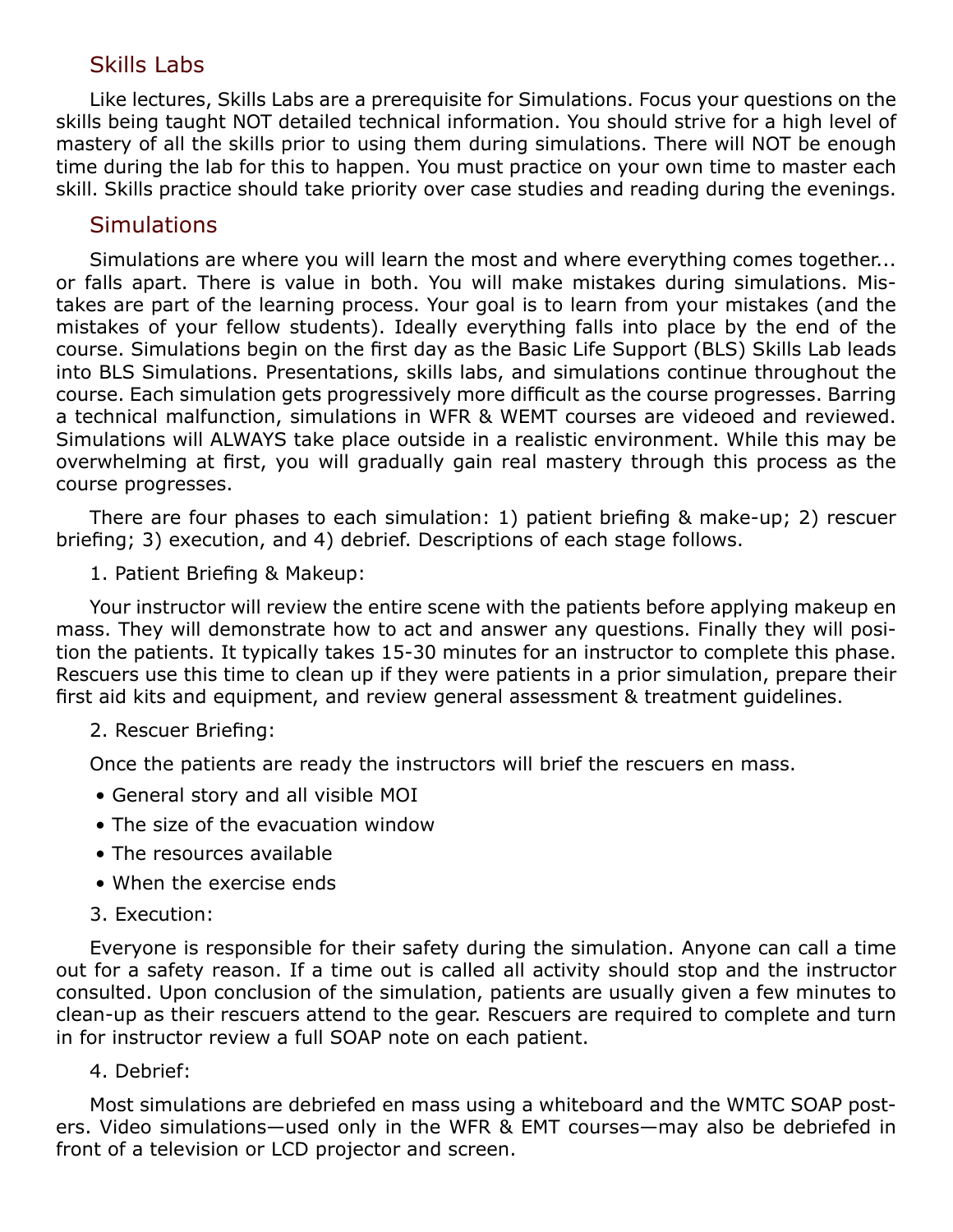#### General Guidelines for Simulations:

- You will be divided into groups of two or three for most simulations. Groups of three will be subdivided into a lead rescuer, an assistant rescuer, and a patient; groups of two subdivide into a rescuer and patient. Stay in role unless there is a safety issue. You will rotate roles with each simulation. If enrollment dictates groups of two (or occasionally four), your instructor will either ask for volunteers or make an assignment.
- Rescuers are expected to bring a watch or smartphone, SOAP note, pens, a snack, water, a first aid kit, and, in some cases, sleeping bags, pads, and tarps, to each simulation.
- Instructors will tell the rescuers if their patient does not have a pulse or respirations.
- All patients must wear underwear, shorts, or a bathing suit underneath their cuttable simulation clothes.
- Patients should bring a day pack with food, water, and extra clothing to each exercise.
- You are responsible for your own emotional and physical safety at all times. If you feel threatened immediately call a time-out (stop the exercise) and then consult your instructor.
- Patients tell their rescuers their simulation pulses after the rescuer counts it.
- If you are in a group of three, the lead rescuer will do all the surveys themselves *and* write their own SOAP Notes. They are the primary person in charge of any splinting or spine management and should be directive with their assistant rescuers. Assistant rescuers must be told what to do by the lead rescuer and should not offer advice unless specifically requested—unless they think there is a safety issue.
- Instructors will draw a line on the patient's skin to indicate the source of a wound. If the instructor uses wax to make the wound more realistic, there will be a line beneath the wax.
- Cut only pants and shirts during a simulation. Do not cut a patient's underwear, bathing suit, or socks. Limit cutting where possible.
- All rescuers should wear gloves when treating a bleeding patient.
- Occasionally instructors will stop and "rewind" a scene.
- Do not remove splints until they have been checked by an instructor. If your splint needs work you may be asked to redo it before leaving class at the end of the day (or come in early the following day).
- Lead Rescuers must print their name clearly at the top of their SOAP Note and turn it in before the debrief.

# Simulation Outlines

You should be a lead rescuer on each of the following simulations. Simulations in WFR & WEMT courses will be videoed and reviewed during the after-action debrief.

### BLS Simulation Outline

- MOI is major trauma plus scene appropriate heat or cold challenge.
- All patients have an MOI for a spine injury. Poor handling may result in paralysis.
- All patients have a minimum of one laceration.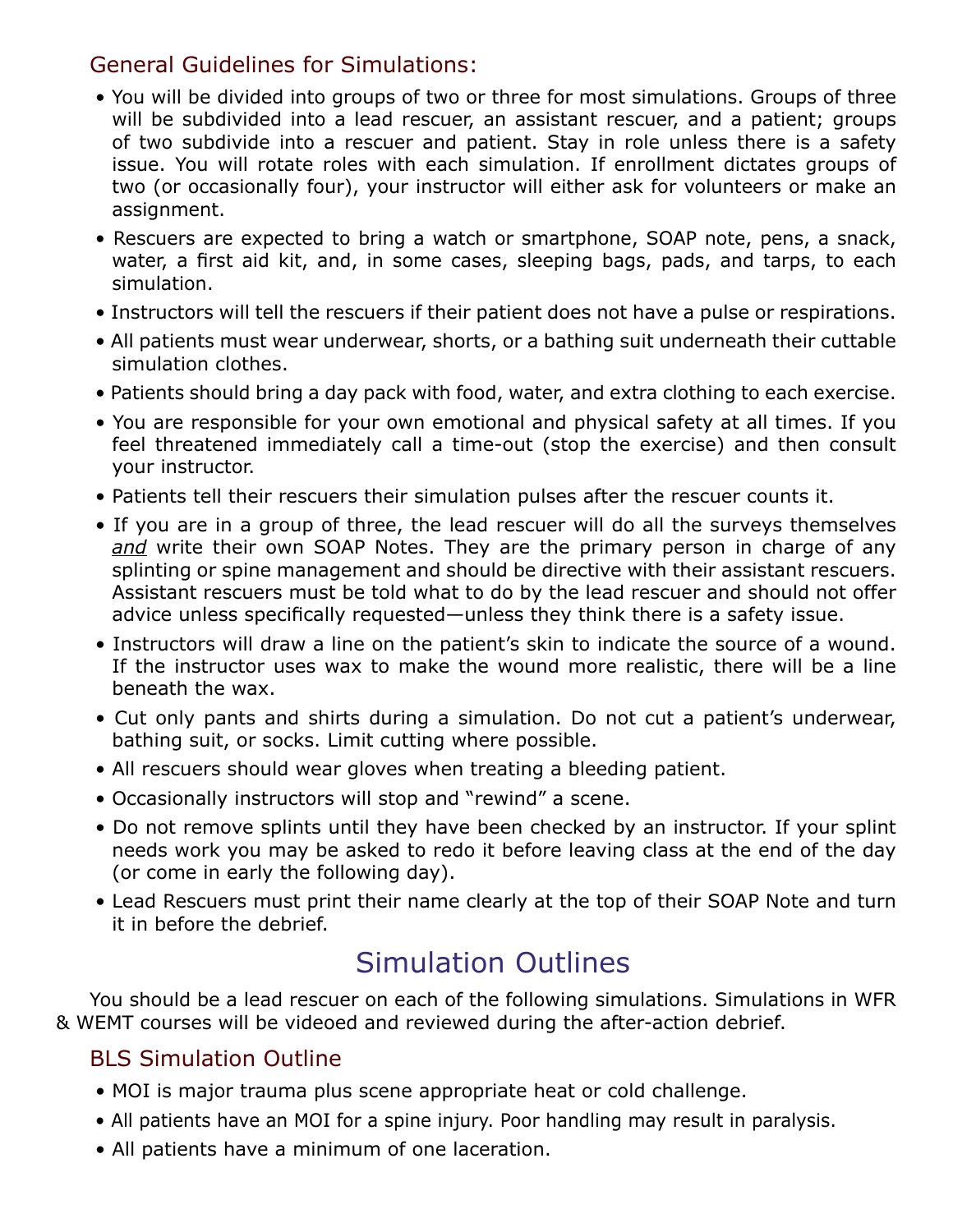- All patients need to be moved because of a scene glitch or initial assessment problem that requires immediate treatment.
- The scene ends when the lead rescuer has completed the first section in the SOAP Note or "Time" has been called.

### Basic Simulation (No Treatment) Outline

- MOI is major trauma plus scene appropriate heat or cold challenge.
- All patients have a potential spine injury.
- All patients have a minimum of one laceration.
- All patients need to be moved because of a scene glitch or initial assessment problem that requires immediate treatment.
- All patients are alert within 5 minutes of the start time.
- All patients have a critical system problem and an unstable musculoskeletal injury.
- The scene ends when the lead rescuer has completed the entire SOAP Note or "Time" has been called by the instructor.

### Advanced Simulation & Treatment Outline

- MOI is major trauma plus scene appropriate environmental mechanisms.
- All patients have a potential spine injury.
- All patients have a minimum of one laceration.
- Some patients need to be moved because of a scene glitch or initial assessment problem that requires immediate treatment.
- All patients are alert within 5 minutes of the start time.
- All patients will have a critical system problem, a stable musculoskeletal injury and an unstable musculoskeletal injury.
- The scene ends when the lead rescuer has completed the entire SOAP Note, ruled out the potential spine injury, and splinted the unstable musculoskeletal injury or "Time" has been called.

# Evaluation & Testing

Evaluation is an ongoing process that begins when you walk in the door of your standard course or practical session and ends when you leave. It encompasses all your statements and actions during the course. Instructors are trained to look for trends and to intervene when they spot ineffective ones. Your instructors will give you feedback when they have it; and, you should ask for more if you need it. You will be asked to turn in some homework assignments, most SOAP notes, and all quizzes and tests. Failure to complete and turn in assignments may result in not being awarded a certification, or being awarded a shorter or lower level certification. Most students feel overwhelmed in the early part of a course. This is normal. It takes time for the concepts to sink in. Talk with your instructor if you become unduly concerned about your progress. Instructors gather most of their objective information from homework, quizzes, SOAP notes, tests, and simulations. All Standard courses—except WFA courses—have a final in-class written exam; you must score 85% or greater to pass. Hybrid DLP Students passed their online exams prior to attending their practical session; however, they should keep in mind that there will be homework and written quizzes throughout their practical session. Please remember, you must be present and engaged throughout the entire course in order to be eligible for certification.